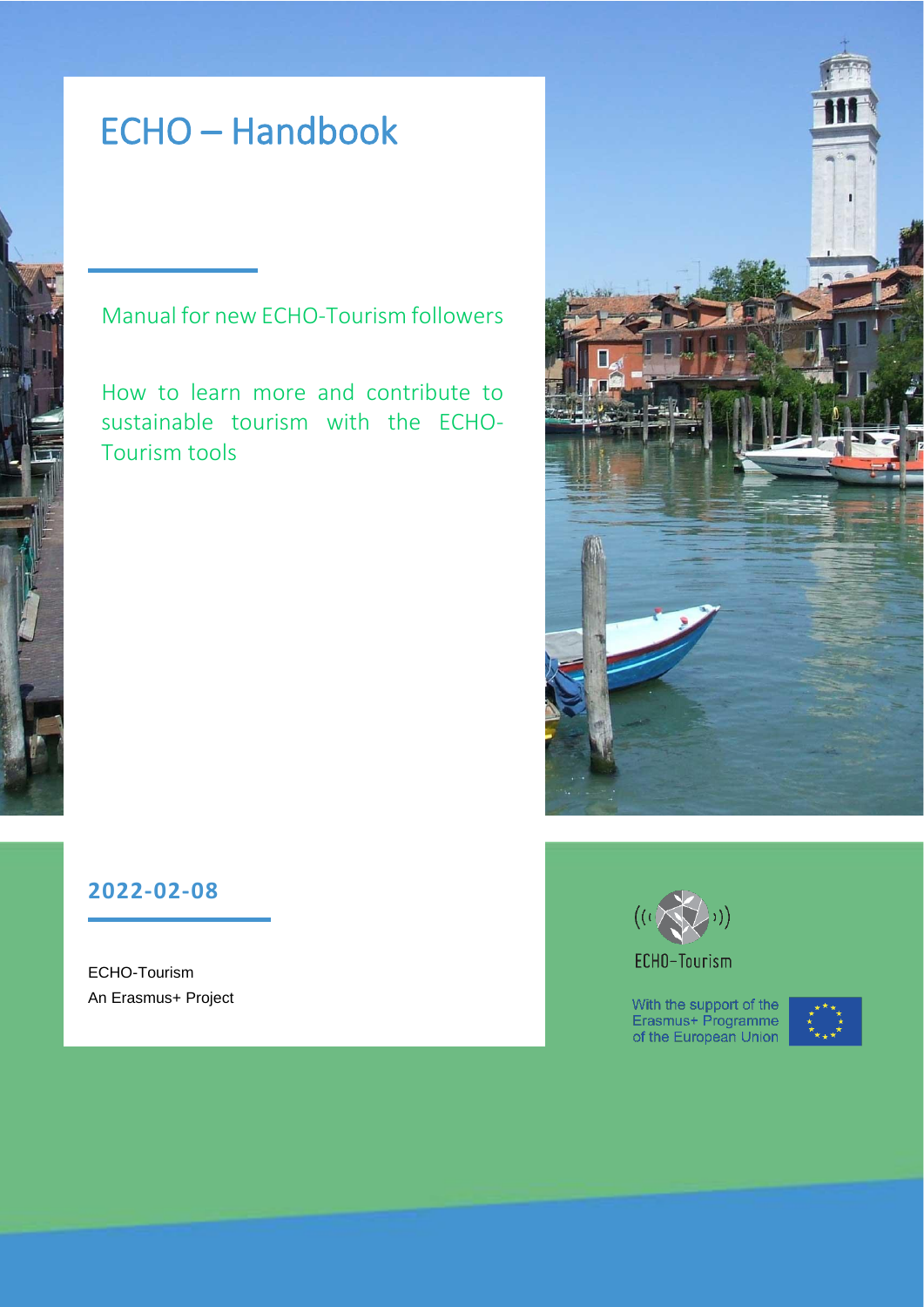



# **Summary**

| 1. |  |
|----|--|
|    |  |
|    |  |
|    |  |
|    |  |
|    |  |
|    |  |
|    |  |
|    |  |
|    |  |
| 2. |  |
|    |  |
|    |  |
|    |  |
|    |  |
|    |  |
|    |  |
|    |  |
|    |  |
|    |  |
|    |  |
|    |  |
|    |  |
|    |  |
|    |  |
|    |  |
|    |  |
|    |  |
| 3. |  |

 $\sim$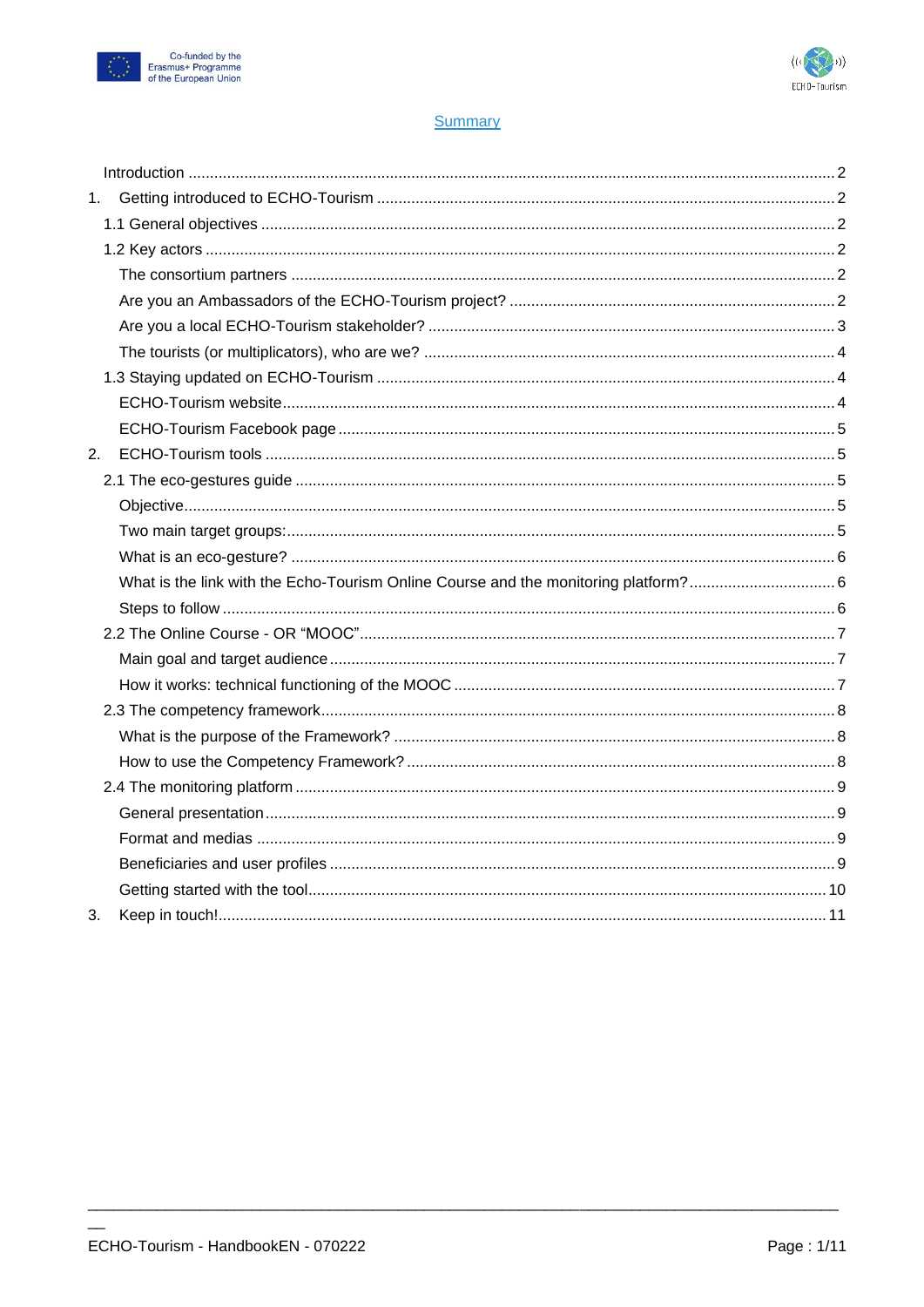



# *INTRODUCTION*

<span id="page-2-0"></span>This document constitutes a manual for ECHO-Tourism project and is a tool for its global dissemination. It targets anyone new to it, who wishes to participate.

If you are willing to do so, but don't know how, this manual is for you!

After a short description of the objectives of the project, this manual will help you to know what your role and your field of action could be. You will also know which tool to use and how to use it to optimize your ecoresponsible approach. Finally, you will get acquainted with the competencies you will acquire participating in ECHO-Tourism.

# 1. Getting introduced to ECHO-Tourism

# <span id="page-2-1"></span>*1.1 GENERAL OBJECTIVES*

<span id="page-2-2"></span>The general objective of ECHO-Tourism is to reduce the ecological impact of tourism in an entertaining and engaging way.

The resulting sub-objectives are:

- that tourism professionals and tourists apply eco-gestures in their daily life
- that learning takes place through interaction and constructive exchanges between professionals and tourists
- that tourists bring back home their new "awareness and green behaviour".

# <span id="page-2-3"></span>*1.2 KEY ACTORS*

# <span id="page-2-4"></span>**The consortium partners**

The ECHO-Tourism project was set up at the end of 2019 by a consortium of five European partners operating in 4 different countries and characterized by a substantial complementarity: from their structure, to their vision through their objectives.

Coordinated by the French company les 7 vents, it is made up of Mediterranean Centre of Environment in Greece, CESIE in Italy, Udruga Brac in Croatia and iniSeo in France.

The project is supported by the Key action 2 (Strategic Partnerships in the field of adult learning) of the European programme Erasmus+ of the European Union.

# <span id="page-2-5"></span>**Are you an Am ba ssadors of the E CHO -Tour ism pr oject?**

I am, or I work for:

- a tourism office,
- a holiday centre,
- a network / association of tourism professionals.

I wish:

 $\overline{\phantom{a}}$ 

• to understand all aspects of the project in order to be able to explain it and answer questions,

\_\_\_\_\_\_\_\_\_\_\_\_\_\_\_\_\_\_\_\_\_\_\_\_\_\_\_\_\_\_\_\_\_\_\_\_\_\_\_\_\_\_\_\_\_\_\_\_\_\_\_\_\_\_\_\_\_\_\_\_\_\_\_\_\_\_\_\_\_\_\_\_\_\_\_\_\_\_\_\_\_\_\_\_\_\_\_

- to know how to set up a project in my structure / my territory.
- to implement and develop the ECHO tourism approach at the adequate scale

How can I take action? Steps to follow: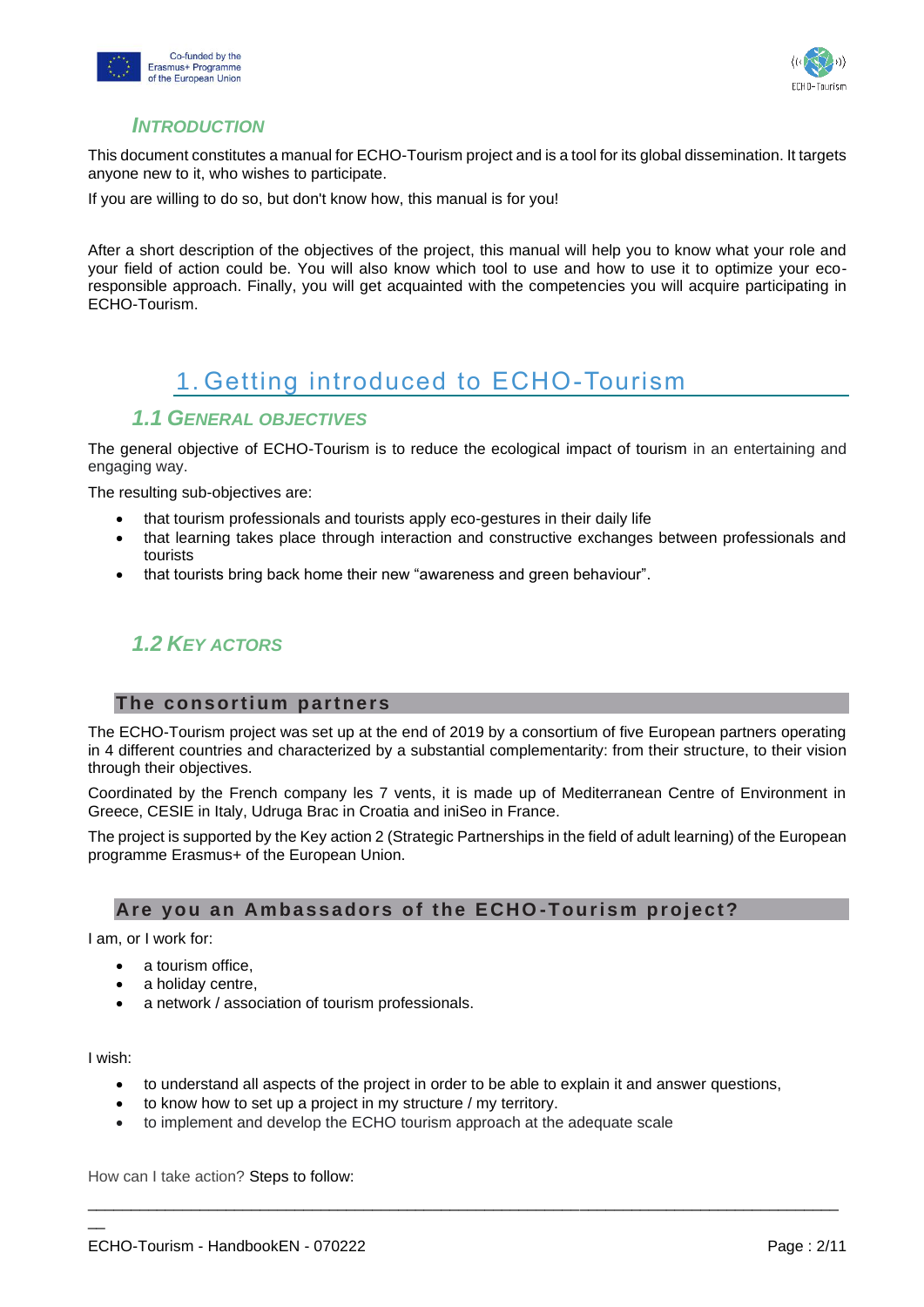



- 1. I go to the project's internet page: <https://echo-tourism.eu/> and I browse the different pages which offer me an overall presentation, starting with the "The project" tab. The "The tools" tab is particularly important because it explains the utility and gives the characteristics of the tools that I will be able to use.
- 2. By clicking on the 'The Tools' tab, I can access the competencies referential which will tell me the skills I will acquire by using ECHO-Tourism methodology and completing this project in my structure.
- 3. I click on the button at the top right Log In / Register to register and get access to the various tools.
- 4. I click on the 'Online Courses' tab in order to access the MOOC, to deepen my knowledge about the impacts of tourism on the environment and the way I can reduce these impacts within my structure, or the territory in which I evolve. I do not forget to complete the questionnaire at the end of each topic to check my understanding of the lessons.
- 5. In the 'The tools' tab, I find the eco-gestures guide that I can download. I note the eco-friendly gestures that I already apply and I discover those that I can put in place. Once selected, I take action and I do not forget to highlight my eco-gestures on the proposed communication media (poster, website, etc.)
- 6. By returning to the "The tools" tab, I can access the methodological guide which will tell me on the process of applying the project and the different steps to follow in my structure. I will also find other tools that had been created previously for other territories or structures: I can adapt them or draw inspiration from them.
- 7. The 'The tools' tab gives me access to the control platform. This allows me to enter the consumption of water, electricity and the amount of waste I produce. I can follow their progress once the application of the eco-gestures that I have selected in the guide.
- 8. In case of doubt or question, I click on the 'Contact us' tab and complete the linked form.
- 9. On Facebook, I subscribe to the **[ECHO-Tourism](https://www.facebook.com/echotourism.eu)** page in order to follow news from other European territories. I can also contact the host to share my news.
- 10. I do not hesitate to communicate via the media and on my networks about the project, and I invite my professional network to join me.

# <span id="page-3-0"></span>**Are you a local ECHO -Tour ism s takehol der ?**

I am/I work for:

- a merchant (souvenir shop, grocery store)
- a tourist guide (freelance or attached to a place or monument)
- a host (lodging, campsite, rental, hotel)
- a restaurant

#### I wish:

 $\overline{\phantom{a}}$ 

- to implement eco-gestures
- to showcase, communicate about my eco-friendly actions to tourists
- to follow the evolution of my water and electricity consumption and my waste production

#### Steps to follow:

- 1. I go to the project's internet page: <https://echo-tourism.eu/> and I browse the different pages which offer me an overall presentation, starting with the "The project" tab. The "The tools" tab is particularly important because it explains the utility and gives the characteristics of the tools that I will be able to use
- 2. By clicking on the 'The Tools' tab, I can access the competencies referential which will tell me the skills I will acquire by using ECHO-Tourism methodology and completing this project in my structure
- 3. I click on the button at the top right Log In / Register to register and get access to the various tools
- 4. I click on the 'Online Courses' tab to access the MOOC and learn more about the impacts of tourism on the environment and how I can reduce these impacts within my structure. I do not forget to complete the questionnaire at the end of each topic to check my understanding of the lessons.
- 5. In the 'The tools' tab, I find the eco-gestures guide that I can download. I note the eco-friendly gestures that I already apply and I discover those that I can apply. Once selected, I take action and I do not forget to highlight my eco-gestures on the proposed communication media (poster, website, etc.)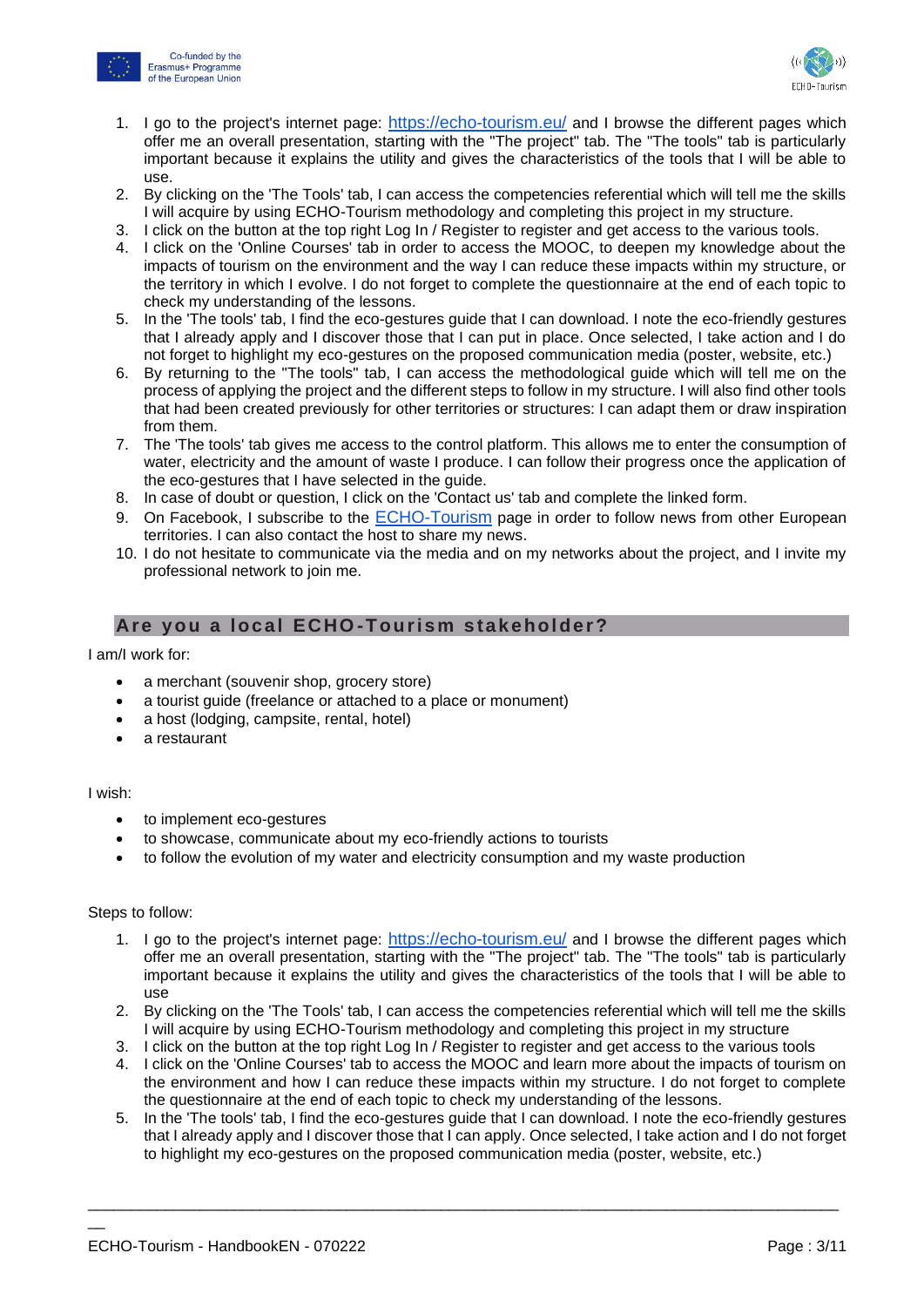



- 6. The 'The tools' tab gives me access to the control platform. This allows me to enter the consumption of water, electricity and the amount of waste I produce. I can follow their progress after the implementation of the eco-gestures that I have selected in the guide.
- 7. In case of doubt or question, I click on the 'Contact us' tab and complete the linked form. I can also contact the local expert or referent who invited me to participate in the project.
- 8. On Facebook, I subscribe to the [ECHO-Tourism](https://www.facebook.com/echotourism.eu) page in order to follow news from other European territories. I can also contact the host to share my news.
- 9. I do not hesitate to communicate via the media and on my networks about the project, and I invite my professional network to join me.

# <span id="page-4-0"></span>The tourists (or multiplicators), who are we?

I am a traveller, long or short-term, solitary, or not, adventurous or cautious, athletic or not, very curious or a little less ... but always with a desire to do well and to act in favour of the planet.

I want to know:

- When and how to approach the project,
- which tools to use,
- how to use them.

#### Steps to follow:

- 1. I go to the project's internet page: <https://echo-tourism.eu/> and I browse the different pages which offer me an overall presentation, starting with the "The project" tab.
- 2. I click on the button at the top right Log In / Register to register and get access to the various tools
- 3. In the 'The tools' tab, I find the eco-gestures guide that I can download. I check if there are other tools available specifically to my vacation spot (passport, flyer, ...). I select the eco-gestures that I can put into practice during my stay and that I will try to maintain when I return from my trip.
- 4. If you want to deepen your knowledge about tourism ecological footprint, you can follow the online course (or MOOC), available in "The tools" tab.
- 5. If I want to go further, the "The tools" tab gives me access to the control platform. This allows me to enter the consumption of water, electricity and the amount of waste I produce. I can follow my progression following the implementation of the eco-gestures that I have selected in the guide.
- 6. In case of doubt or questions, or to talk to the tourism professionals around me, I do not hesitate to ask them questions about their approach. I can find the list of these participants on the page "The actors" - "The local referents".
- 7. On Facebook, I subscribe to the [ECHO-Tourism](https://www.facebook.com/echotourism.eu) page in order to follow the news of tourism professionals.
- 8. I come back from vacation with the ambition to apply more and more eco-friendly practices on a daily basis and to tell about my experiences to my relatives!

# <span id="page-4-1"></span>*1.3 STAYING UPDATED ON ECHO-TOURISM*

# <span id="page-4-2"></span>**ECHO-Tour ism w ebsite**

The ECHO-Tourism website contains all the information you need to make the project known to as many people as possible, whether you are a casual Internet user, a geek or an expert in leading European projects. It is a tool useful to follow changes in actions taken in the territories at each stage of their construction. More than just a showcase, you will also find a large number of free-to-use content and tools, by consulting the various pages of the site.

Main pages of the website:

 $\overline{\phantom{a}}$ 

- **The project:** you will find information presenting the project in a global way;
- **The tools:** from this page, you can access or download the content and tools offered in free access;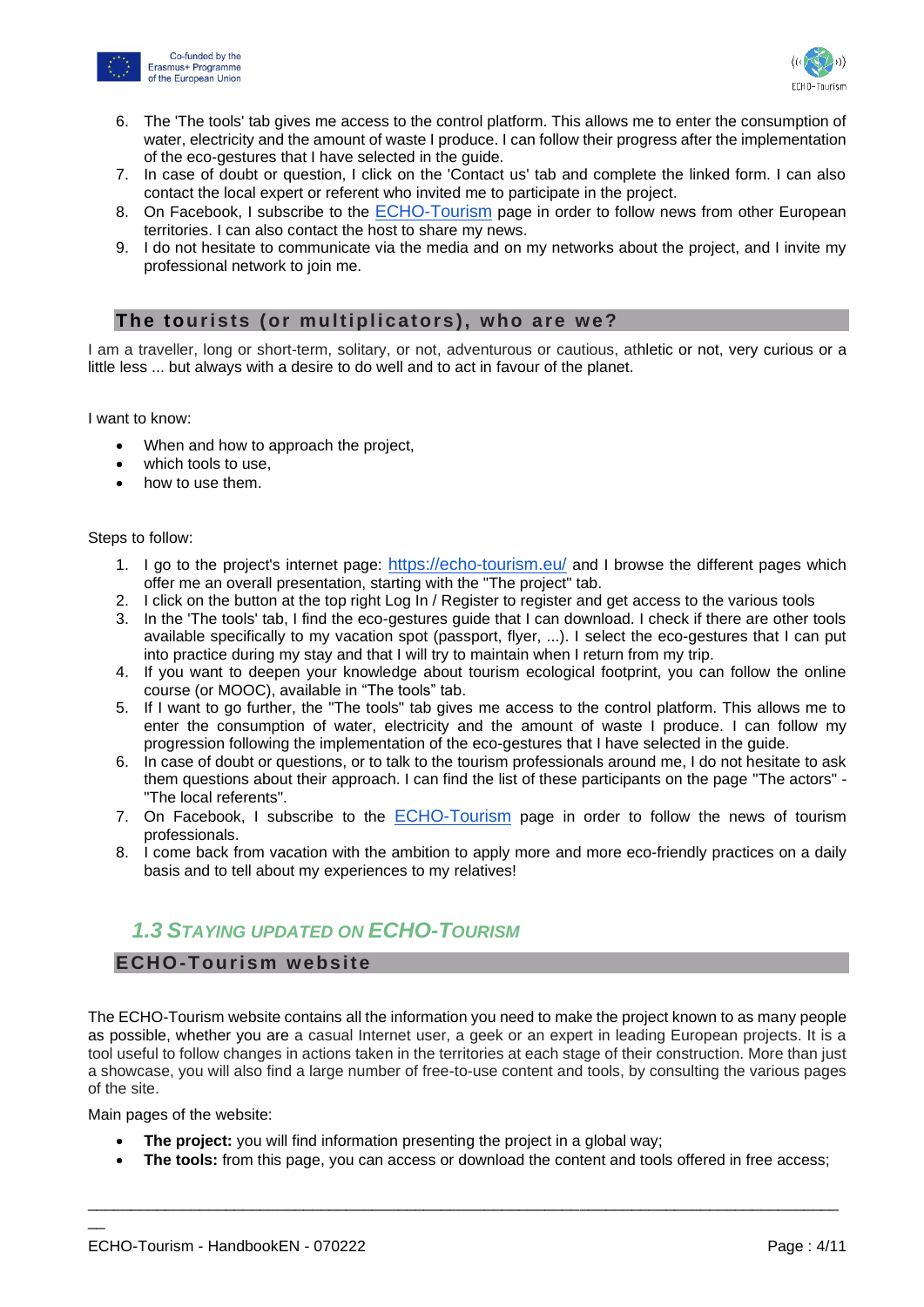



- **The actors:** locate the different actors involved in the territories and become an actor of change yourself;
- **Online courses**: access the online content of the MOOC (Massive Open Online Courses) to discover step-by-step content on sobriety practices;
- **News & Events:** Keep up to date with the latest developments in the project;
- **Contact Us:** Share your questions, your desires, your ideas related to the project.

The site is accessible any time of the day, from any location with a secure internet connection. The resolution of the content adapts automatically and without adjustment to the different formats of your screens (smartphones, digital tablets, netbooks, etc.) in order to guarantee optimal viewing quality. The contents are translated into the different languages of the project, namely:

English / French / Greek / Italian / Croatian

# <span id="page-5-0"></span>**ECHO-Tour ism Facebook page**

The ECHO-Tourism [Facebook page](https://www.facebook.com/echotourism.eu) is a very useful tool to keep the interested public informed by regular posts about the project and other related topics that the project addresses, such as responsible tourism, environmental protection, new trends in tourism and many others! It ensures a wider visibility and more active involvement of all stakeholders in tourism. You will easily receive all news by liking and following the Facebook page. You can also create and post new contents, promote the page and invite new people. The main communication language is English but you can also give your contribution in your national language. Please Do not hesitate to like, post and share!

# <span id="page-5-1"></span>2. ECHO-Tourism tools

# <span id="page-5-2"></span>*2.1 THE ECO-GESTURES GUIDE*

# <span id="page-5-3"></span>**Objective**

This deliverable is used as an awareness-raising tool that directly addresses the target audience. It consists of several good practices in different themes of interest, adapted to the tourism activities, practical, fun, concrete and easy to apply.

Users are able to extract the good practices that interest them most from each topic of the Guide, which are:

- Energy
- Water
- **Waste**

 $\overline{\phantom{a}}$ 

- Mobility
- Alimentation
- Natural and Cultural Heritage

Several versions are available:

- An English version: which is a compilation of all the eco-gestures collected and selected by the partnership.
- National Guides in Croatian, French, Greek and Italian, which consist of a selection of good practices adapted to the reality and the needs of each country.

### <span id="page-5-4"></span>**Two main target groups:**

#### **Professionals of the tourism sector: The Ambassadors and the Local stakeholders**

Are you a Tourism professional? Do you have various activities (hotels, restaurants, coffee-shops, food shops, outdoor activities, etc.) interacting with visitors?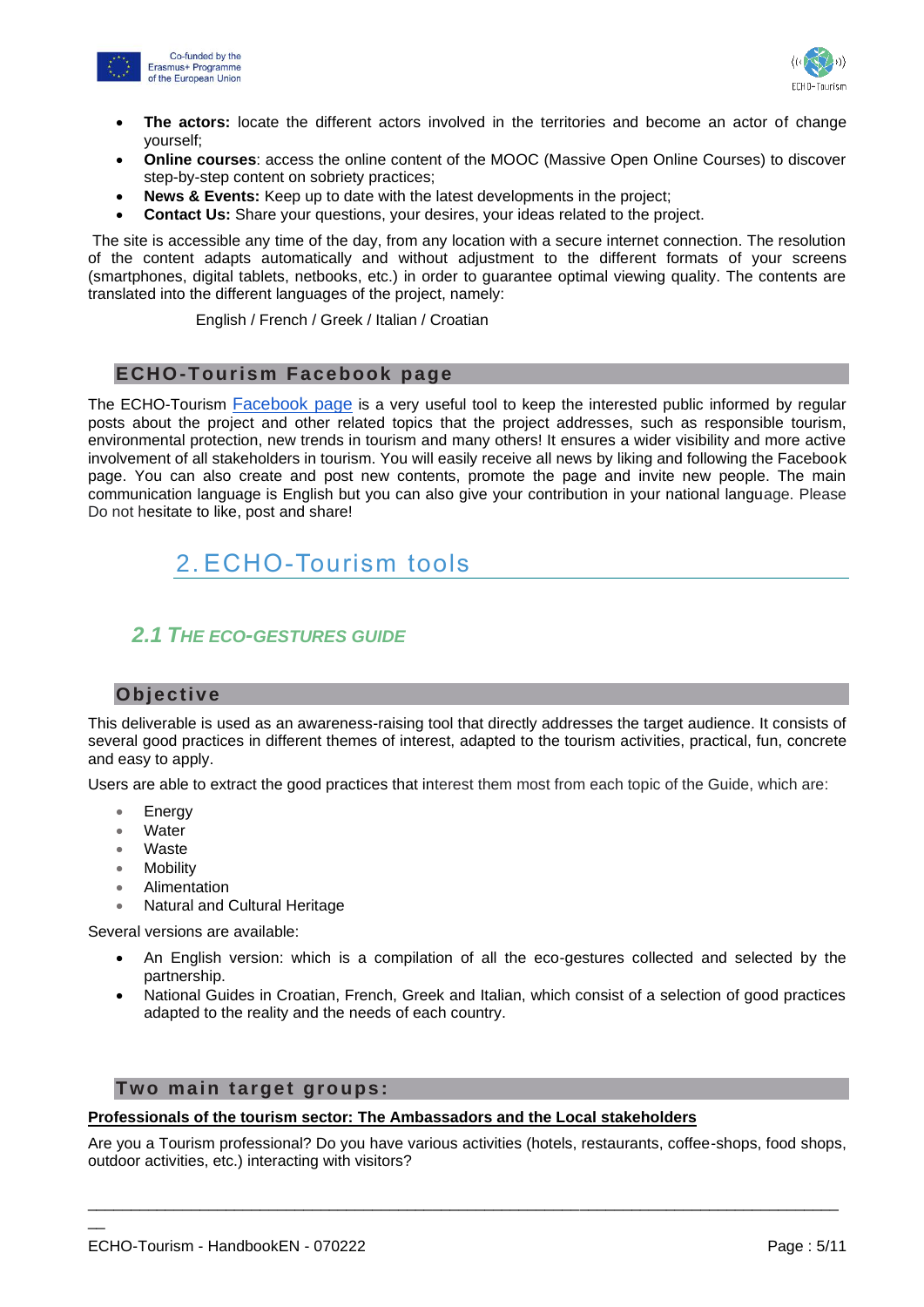



Then you can use the Echo-tourism Guide to select and make the necessary changes to reduce the ecological impact of your activity. It may help you better promote the commitment of your structure towards sustainable tourism.

You will also become an excellent medium of communication for greener behaviours: being part of a sustainable development, you can highlight your eco-gestures, share your ideas with visitors and help them reduce their ecological footprint.

#### **Tourists/Individual**

Being a responsible traveller is an issue and an important decision in the age of climate change and mass tourism development. In order to travel eco-friendly, you can choose between a number of proposed practices and try to implement them during your stay in your travel destination.

The Echo-Tourism Guide outlines a number of actions and good practices that each of us, as an individual, can perform to reduce our impact and help protect the environment in the visited places.

Being an eco-citizen is all about making a commitment to carrying out simple but vitally important gestures to tackle the environmental and climate change challenges that we now face.

### <span id="page-6-0"></span>What is an eco-gesture?

An eco-gesture is an everyday life's action which will take into account the values of sustainable development: the protection of the environment and the promotion of social equity, as well as the principle of responsibility.

#### **For each topic, the Echo-Tourism Guide provides you with:**

- General introduction of the theme
- A series of Good practices broken down into subtopics
- For tourists/ individuals
- For professionals of the tourism sector

#### **The proposed good practices were selected according to the main following criteria:**

- Relevance to tourism and tourism destination
- No requirement for important financial investment
- Fosters individual commitment (from the professional or the visitor)
- Simultaneous environmental and economic benefits for the professionals, for the visitors and for the community

# <span id="page-6-1"></span>**What is the link with the Echo-Tourism Online Course and the moni toring pla tform?**

For those who wish to go further, the Online Course <https://echo-tourism.eu/online-courses> presents an action plan shared between the main themes to undertake concrete actions at home or in their establishment.

- The Guide allows you to start implementing what you will have learned with the Online course
- You can also develop your own eco-gesture on the basis of the ideas we provide in the guide.

\_\_\_\_\_\_\_\_\_\_\_\_\_\_\_\_\_\_\_\_\_\_\_\_\_\_\_\_\_\_\_\_\_\_\_\_\_\_\_\_\_\_\_\_\_\_\_\_\_\_\_\_\_\_\_\_\_\_\_\_\_\_\_\_\_\_\_\_\_\_\_\_\_\_\_\_\_\_\_\_\_\_\_\_\_\_\_

With the monitoring platform, you will be able to monitor some of your progress.

#### <span id="page-6-2"></span>**Steps to follow**

- 1. Go to your preferred version of the guide in the tools tab of the [website](https://echo-tourism.eu/outputs).
- 2. Choose the theme or the themes you are interested in
- 3. Select the eco-gestures you want to implement
- 4. Make a short action plan to implement it
- 5. Consult the Online Course for more
- 6. Monitor your results with the help of the Monitoring platform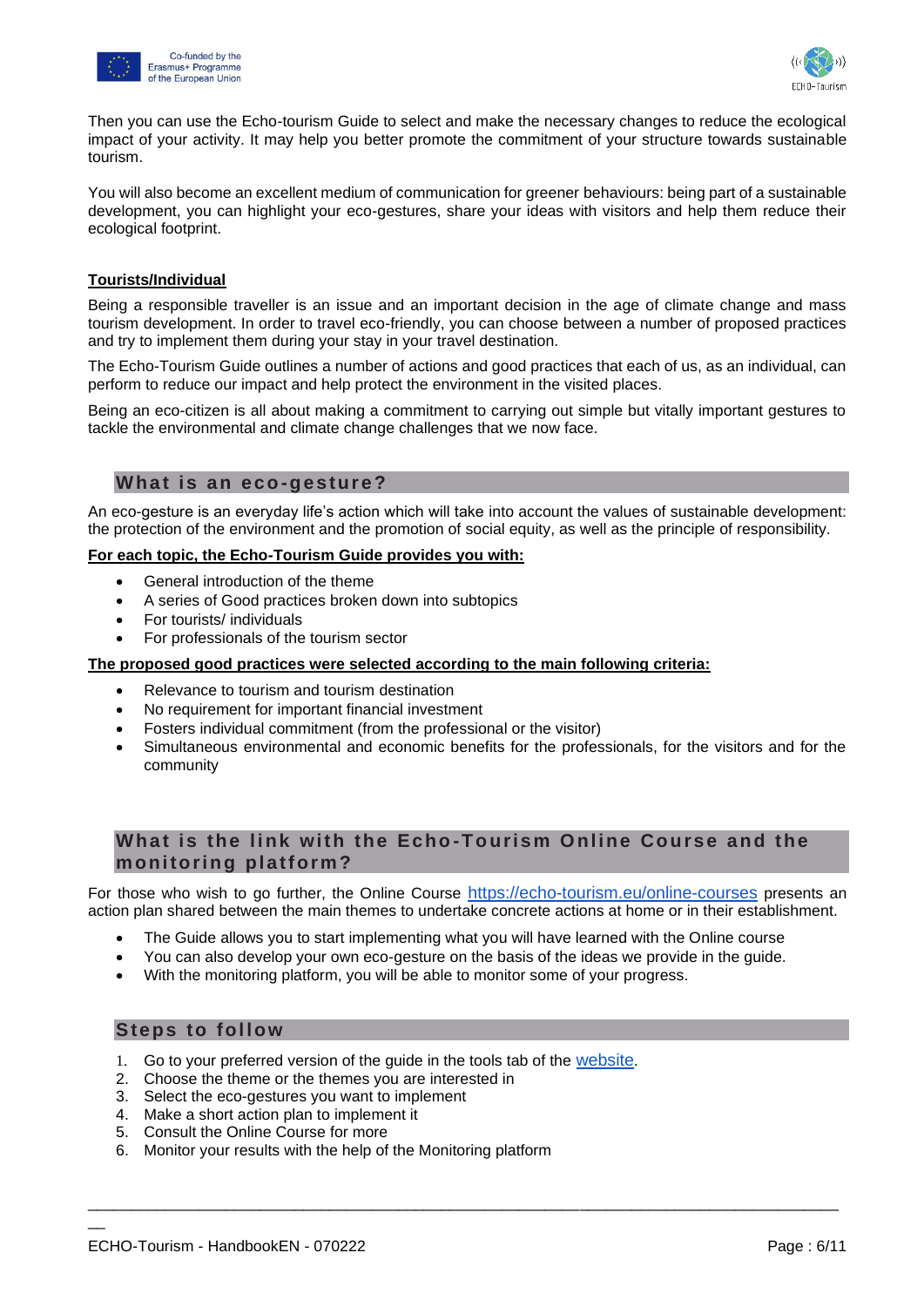



# *2.2 THE ONLINE COURSE - OR "MOOC"*

<span id="page-7-0"></span>The MOOC (Massive Online Open Course) is a free and online course, designed by the ECHO-tourism partners with the aim of raising awareness, informing and training adults about a series of good practices and eco-friendly actions, which can be implemented in their daily activity, within its own tourism facilities (hotels, B&B) or tourist services (shops, tourism offices...). The ultimate goal is the transfer of knowledge and skills by the tourism professionals, through their participation in the MOOC, to the tourists. Tourists, in turn, will have the chance to become responsible citizens in and out of their cities, at home and when travelling.

### <span id="page-7-1"></span>**Main goal and target audience**

The MOOC is made up of 6 thematic areas: water, heritage, energy, food, waste, mobility, dealing with the environmental responsibility and the prevention of the ecological impact, as well as how to limit our ecological footprint. Each thematic area includes: a general introduction to the topic, 3/4 modules specific to the topic, a final questionnaire to evaluate the acquired knowledge. The content in the MOOC is free and downloadable in PDF, to be saved on your PC for later reading or further analysis.

The MOOC is available in: English / French / Greek / Italian / Croatian

The MOOC is mainly a theoretical tool to be used for training purposes by the tourism professionals (and in reference to the needs to improve the professional skills and exchange good practices among the tourism professionals). However, the online course is designed to be as intuitive and simple as possible for any reader who wants to know more about responsible tourism. The MOOC completes and deepens into the issues of the previous ECHO-Tourism Guide. We will therefore see that some eco-friendly actions (eco-gestures) are mentioned both in the ECHO-Tourism Guide and in the training modules of the ECHO-Tourism MOOC.

# <span id="page-7-2"></span>**How it works: technical functioning of the MOOC**

1. I open <https://echo-tourism.eu/>

2. I create my personal account via the "log in/register" button:<https://echo-tourism.eu/login> The registration is unique and it also allows me to customize and personalise my account, being able to access other services of the ECHO-Tourism site including the monitoring platform of individual consumption.

3. Once my account has been created (I will receive a confirmation email), I click: [https://echo-tourism.eu/online](https://echo-tourism.eu/online-courses)[courses](https://echo-tourism.eu/online-courses) but before starting, I choose my language (click on the flag corresponding to my country on the topright corner of the page). Finally, I join the course in my own language. I will visualise 6 different thematic boxes dealing with different topics.

4. I choose the topic (food, water, waste, energy, mobility, heritage) I want to deepen and click on the box to join the course.

5. To start the course, I click on the bottom "Get Started - Take this course".

6. The topic opens and displays its content, in a PDF form.

7. I click on "read the lesson content now", I visualise the PDF and I can also save it on my computer.

8. Once I have read the contents, and eventually downloaded the PDF, I click on the "mark complete" button at the top right which will allow me to directly access the next module. Don't forget to "mark complete"!

9. I click on complete to access module 2 and so on. Each time, once I "mark complete" the next module will automatically open.

10. Each module has a funny and engaging animation video that appears when opening. It's just an explanatory video that helps me to better understand the topic and in a simple and fast way. The video is in English but it's been made simple for the non-English speaker to understand.

11. Once the last module is completed, I click on "mark complete" and I can access the final questionnaire to evaluate my acquired knowledge. The questionnaire consists of a set of questions, single or multiple answers. To complete the questionnaire correctly, I must get at least 70% of the right answers. If I fail, I can try again! The questionnaire is not mandatory, but it's a way to train and improve my knowledge.

12. I can freely choose the topic that interests me the most, according to my needs and my curiosity. It is not compulsory for me to deepen all the 6 topics.

\_\_\_\_\_\_\_\_\_\_\_\_\_\_\_\_\_\_\_\_\_\_\_\_\_\_\_\_\_\_\_\_\_\_\_\_\_\_\_\_\_\_\_\_\_\_\_\_\_\_\_\_\_\_\_\_\_\_\_\_\_\_\_\_\_\_\_\_\_\_\_\_\_\_\_\_\_\_\_\_\_\_\_\_\_\_\_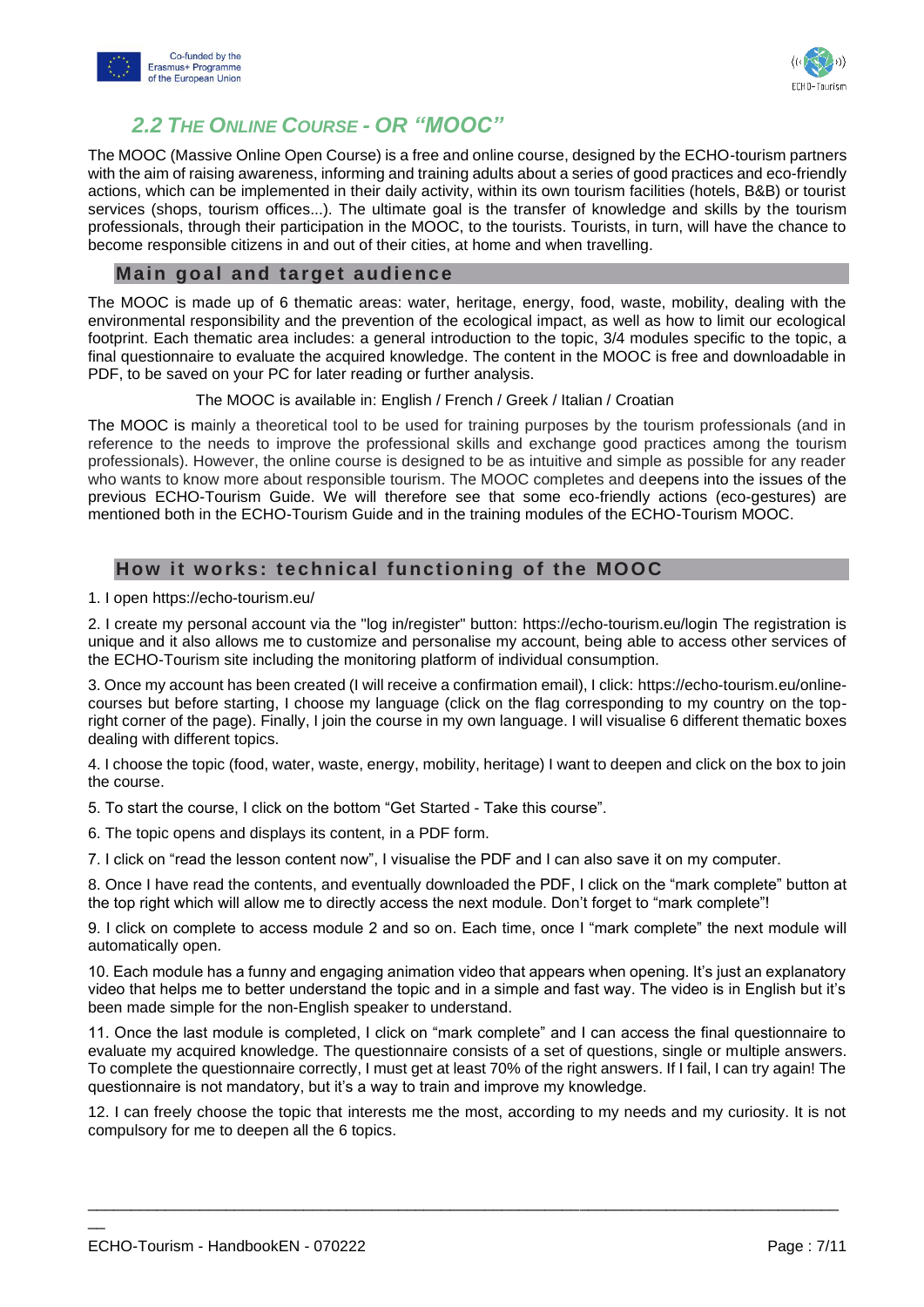

<span id="page-8-0"></span>

# <span id="page-8-1"></span>**What is the purpose of the Framework?**

The Competency Framework serves as systematic and organized education for the operation of the ECHO system. The ECHO-Tourism project is part of an educational program for adult education. The educational process should be planned and organized according to the objectives of the project.

Therefore, the knowledge and the skills that adults, interested people can acquire using the tools of ECHO-Tourism are defined, also describing what can be done with the skills acquired and what social activities can be implemented autonomously and responsibly.

Using the Competency framework, a person can plan **its own training** or plan and organize **the training of employees in an organization**.

#### <span id="page-8-2"></span>**How to use the Competency Framework?**

1. On the ECHO-Tourism project website, open the Tools tab. Among the tools, choose *Competency framework*.

2. Study the 1st and 2nd theme of the Framework. They include general concepts and knowledge that connect ecology and tourism. This general knowledge can be acquired using introductory texts on the project and the project tools.

3. Study other topics. These are specific knowledge related to the thematic areas of the MOOC and the Guide for echo-gestures (Waste, Energy, Water, Mobility, Food and Agriculture, Cultural and Natural Heritage).

4. You can create and plan the education in all thematic areas provided by the ECHO-Tourism project or create a reduced education program according to your own needs and interests. In that case:

- select specific thematic areas, for example Energy, Mobility.
- highlight the knowledge and skills of the Framework that are particularly important to you (depending on the time you plan to devote to it)
- think about the way the knowledge and skills that you acquire through education (or will be acquired by others) can be applied with the aim of reducing the environmental footprint.

#### **The competence framework has three components (divided in sections):**

The basic form and content are in accordance with the European Competency Framework. This contributes to the clarity and readability of professional terms and information on competences in the European area.

1. Section 1 (**knowledge**) describes what a person can / should **do** after encountering the information. Each entry begins with an active verb. We do not use the verb *to know* because it does not designate an activity but a state of consciousness (abstraction). *Knowing* means clearly *distinguishing* one fact from another. This is why in this section we often use the verb *to distinguish (differentiate)*. Knowing also means establishing a system of facts, explaining a system or individual facts. This is why in the first section we use the verbs *to state, to enumerate, to explain*.

The verbs in section 1 are active verbs related to the mental processing of information. Information on the thematic of the project can be found in the MOOC tool.

2. Section 2 (**skills / competences**) describes what people can or could do if they have acquired the knowledge stated in section 1. The reproduction of information is not expected, but the creative (personal) application of knowledge in everyday life. If people can actually do what is indicated in this section, it means that they have acquired the knowledge of section 1. The active verbs that we use most often are: *illustrate, create, organize, analyse, promote, research, anticipate, do*… These verbs refer to a higher level of mental information processing - application. To acquire the skills from this section, the following tools may be particularly helpful or inspiring: Guide to Echo-Gestures and the Consumption Control Platform.

3. Finally, section 3 (**Responsibility and independence)** includes activities that an educated person can organize and carry out responsibly in their own community, with a certain degree of autonomy. The activities expressed by the verbs in this section prove whether the main objectives of the project have been achieved. These are actions associated with changes in the behaviour of individuals in the community to reduce the

\_\_\_\_\_\_\_\_\_\_\_\_\_\_\_\_\_\_\_\_\_\_\_\_\_\_\_\_\_\_\_\_\_\_\_\_\_\_\_\_\_\_\_\_\_\_\_\_\_\_\_\_\_\_\_\_\_\_\_\_\_\_\_\_\_\_\_\_\_\_\_\_\_\_\_\_\_\_\_\_\_\_\_\_\_\_\_

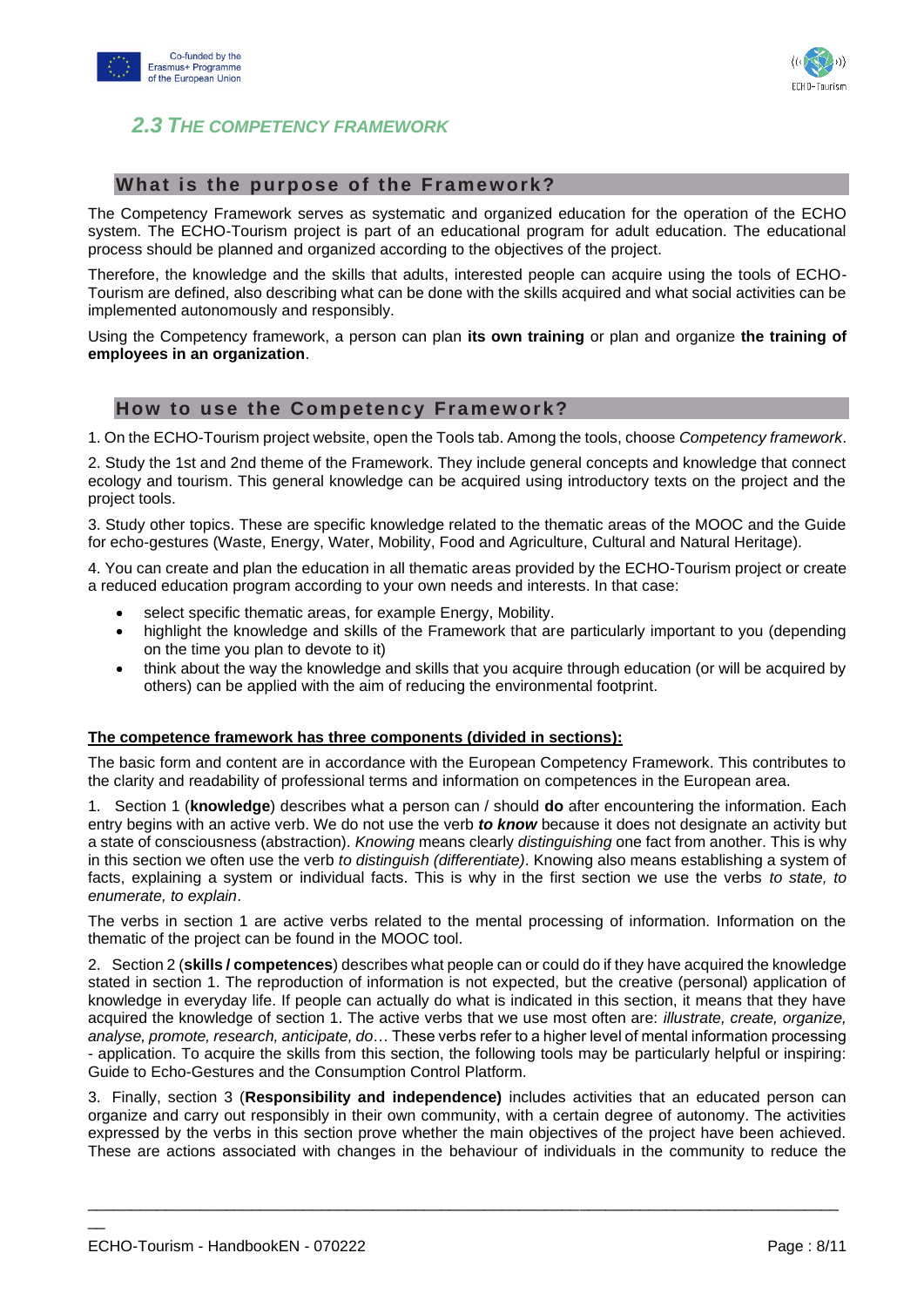



environmental footprint. Individuals carry them out independently or in collaboration with others. A particularly inspiring project tool for this is the Transfer Methodology.

The activities of each section can be proven using an oral / written exam or through practice. In proving tasks, we use the same verbs listed in the sections of the Framework. Successful verification proves that the expected knowledge and skills have been achieved.

# <span id="page-9-0"></span>*2.4 THE MONITORING PLATFORM*

### <span id="page-9-1"></span>**General presentation**

The consumption monitoring platform is an analysis and monitoring tool made available free of charge to participants in addition to the various training tools developed in the project. The use of this subsidiary tool is adaptable to the needs and expectations of each user. The primary objective of the tool is to allow everyone **to carry out personalized monitoring of their energy and water consumption, their waste production, and also the impact of their daily modes of transport**. The tool can be used to monitor the consumption of a building or a specific activity, on a private basis, or in the context of professional activities.

This tool is intended to be educational and fun. It must allow everyone to understand the evolution of their consumption and to quantify the value of a change in practices. Thanks to this tool, any user is able to measure the impact of the best practices tested.

The platform is available in the following languages:

English / French / Greek / Italian / Croatian

#### <span id="page-9-2"></span>**Format and medias**

The web platform is visible on your PC, mobile and/or tablet. The evolution within the interface is simple and intuitive, for an ease of use certified.

# <span id="page-9-3"></span>**Bene ficiaries and user profiles**

#### **Ambassadors and local stakeholders (tourism professionals)**

I work:

- for a tourist office;
- for a vacation centre;
- in a store;
- in the restaurant or hotel sector;
- for a network / association of tourism professionals...

I wish to:

 $\overline{\phantom{a}}$ 

- understand all aspects of the project in order to be able to explain it and answer questions;
- be able to promote the environmental approaches implemented in my establishment and promote commitments to tourists;
- experimenting with the implementation of sobriety action as part of my professional activities ...

With this tool, I can:

- monitor my activities and my consumption to highlight consumption trends. The analysis of these trends will then make it possible to consider avenues for improvement to be applied to limit the impact of this consumption;
- promote and bring visibility to actions already undertaken in my establishment by presenting the benefits obtained after or during the implementation of sobriety action;
- raise awareness among users of my establishment by using consumption data that can be used and exported from the platform;
- relay certain eco-gestures to tourists, provided they have tested the challenge for themselves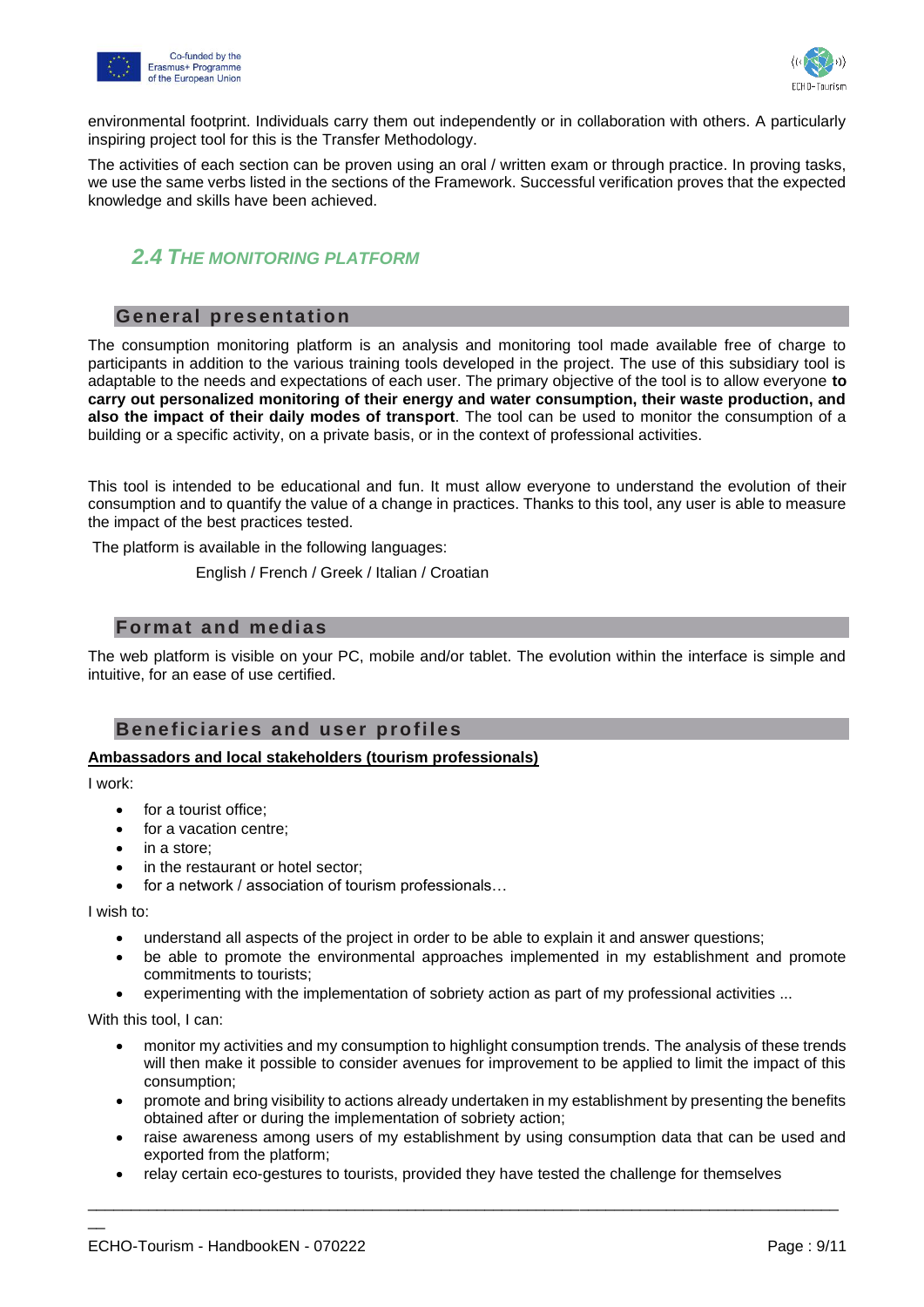



use the platform, at my home, on a private basis, to monitor my personal consumption and thus experiment with the implementation of training content ...

#### **Tourists (or multipliers)**

I am a traveller, solitary, with my friends or my family, adventurer or prudent, athletic or not, very curious or a little less ... but always with a desire to do well and to act in favour of the planet.

I wish to:

- use the knowledge acquired during my tourist stay;
- control my daily consumption;
- reduce my impact on the resources of a territory;
- get more involved in preserving the environment ...

Thanks to this tool, I can:

- Track my consumption during a challenge or project organized by a tourism professional;
- Monitor consumption in my home to apply the best practices acquired during my stay.

# <span id="page-10-0"></span>**Getting started with the tool**

#### **Registration and terms of access to the monitoring platform**

A / Go to the project website: https://echo-tourism.eu/. From the site's home page, you could in particular choose your preferred language from the icons located at the top of the screen. Use the "Login / Register" tab to begin your registration or login. You are then redirected to a login page on which you are asked to enter your personal user identifiers.

B/ If you have not yet created a personalized user account, you can easily create one by clicking on the "register an account" button. You will then be redirected to a registration form again. This data will allow us to identify you, but also to interact with you during the registration phase.

C/ Once registered, you will receive a confirmation email indicating that the registration has been taken into account. You can then proceed to your identification by entering your personal user identifiers on the "identify / register" tab page.

D/ Once identified, you are redirected to your personalized user profile. From this page, you then have access to all the tools offered by the project, and therefore to the access provided for monitoring your energy consumption on the dedicated tool.

E/ Before to start monitoring your energy consumption, do not forget to fill in all the information related to your user profile

| Alias                          | ZIP code |
|--------------------------------|----------|
| Name                           | Country  |
| Surname                        | City     |
| Trade name (for professionals) |          |
| Email                          |          |
| Phone number (optional)        |          |

This information allows us to take into account the specifics of your user and consumer profile by considering all the reference data specific to your territory. The user experience of the tracking platform will be improved.

#### **Use of the monitoring platform**

*Help / getting started / Contacts*

A question, a technical problem in your personal space? A dedicated space is provided for each user to be able to contact the platform administrator. A help page dedicated to getting started with the tool is accessible from each personal space.

\_\_\_\_\_\_\_\_\_\_\_\_\_\_\_\_\_\_\_\_\_\_\_\_\_\_\_\_\_\_\_\_\_\_\_\_\_\_\_\_\_\_\_\_\_\_\_\_\_\_\_\_\_\_\_\_\_\_\_\_\_\_\_\_\_\_\_\_\_\_\_\_\_\_\_\_\_\_\_\_\_\_\_\_\_\_\_

*My ECHO-counters*